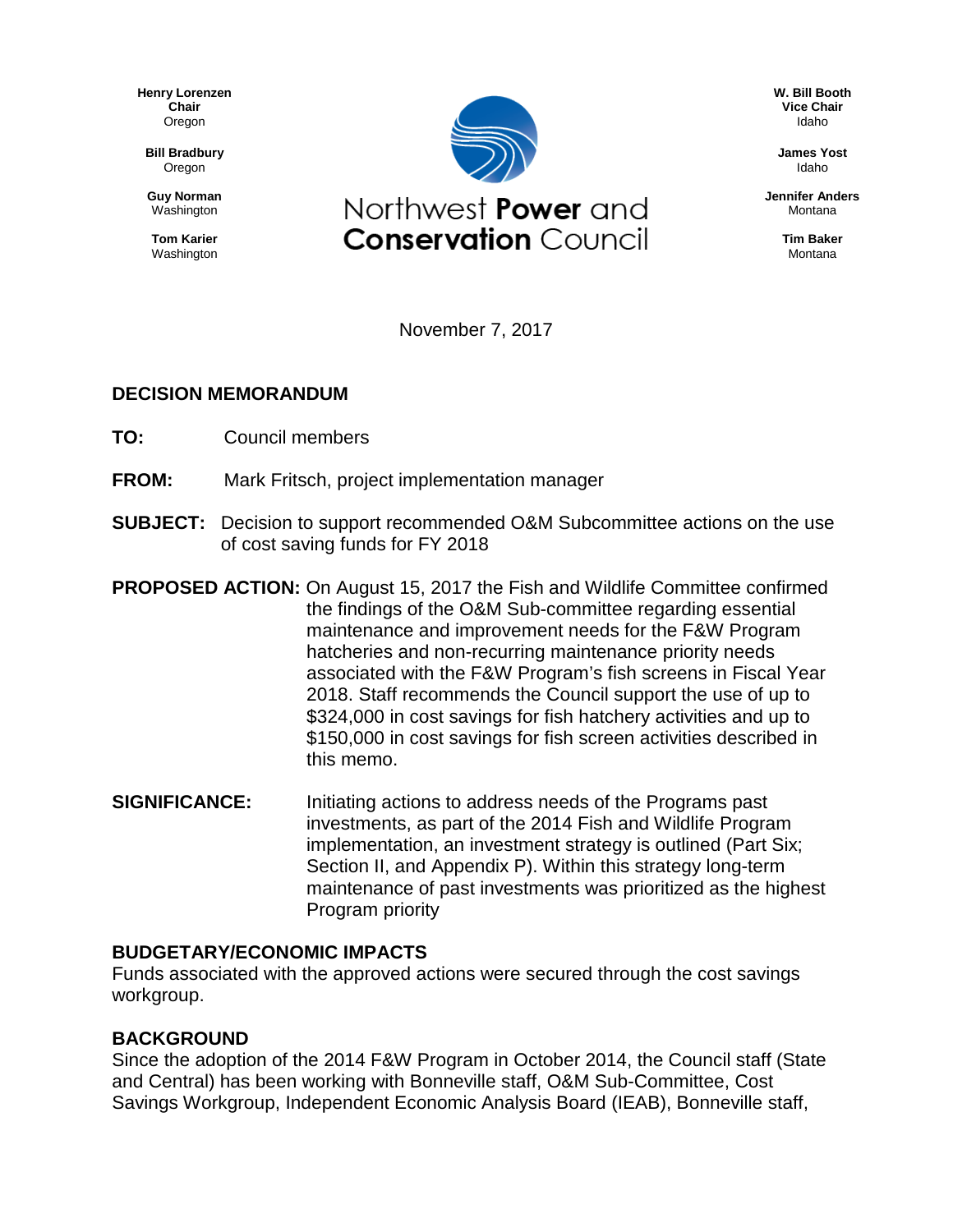Fish Screening Oversight Committee (FSOC), Fish and Wildlife managers, HDR Engineering Inc., and QW Consulting to develop a long-term O&M strategic plan to ensure the longevity and integrity of the Programs past investments. Bonneville is currently assessing the lands associated with the direct Program and we hope to link this assessment with the ongoing Wildlife review.

Hatchery site visits have occurred for the Programs 14 hatcheries by HDR, McMillen and Bonneville engineers. Two hatcheries (programs) will be assessed by McMillen in the near future to refine the hatchery visit assessments done by Bonneville.

Mission critical elements for the Program hatcheries was a great success (addressed in early 2017) and the majority of the needs have been addressed either through the cost savings workgroup or accord funds.

In an effort to prioritize the next category of hatchery needs (i.e., "Essential Maintenance/Improvements") in FY2018 the subcommittee requested the managers to assist in prioritizing these items for their particular hatchery. In addition, to initiate action regarding the needs of the Programs fish screens the subcommittee requested priority needs that are shovel ready in FY2018. Funds where identified in collaboration with the cost saving workgroup to address these needs. On August 15, 2017 the Fish and Wildlife Committee confirmed the findings of the O&M Sub-committee regarding essential maintenance and improvement needs for the F&W Program hatcheries and non-recurring maintenance priority needs associated with the F&W Program's fish screens in Fiscal Year 2018 with cost savings workgroup funds. Please see the following.

#### *Program Hatcheries*

These needs were defined as part of the asset management framework associated with the development of the long-term O&M Strategic Plan and the mission critical elements that were identified by an engineering consultants for the Program's 14 hatchery facilities and programs late last year.

The majority of the mission critical O&M needs at program hatcheries have been addressed or are in process of being addressed. To continue progress in addressing important hatchery needs, the O&M Subcommittee requested identification of priority needs of the essential maintenance elements from the managers for FY2018 - 2019. Essential Maintenance and Improvements are items considered important for the facility to continue to perform the mission that was originally identified as the purpose for the facility relative to the Program. In an effort to address these needs for Fiscal Year 2018, the O&M Subcommittee requested the use of \$324,000 from cost savings funds identified by the cost savings workgroup in FY 2018 to initiate action on the following elements identified in the table below.

Confirmation of costs, permitting and environmental compliance by the facility managers and Bonneville project managers must be completed before the described actions can occur.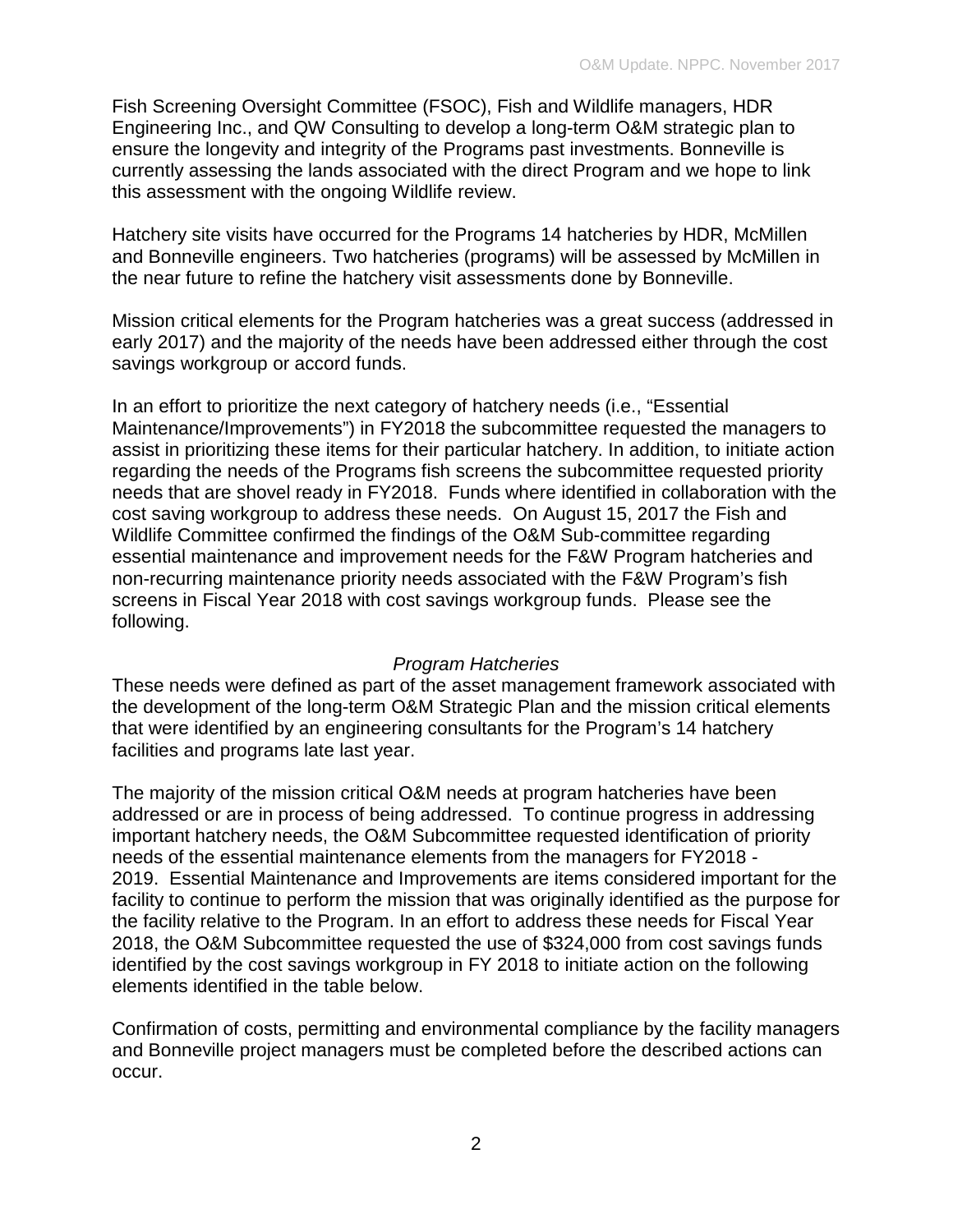| Sekokini Springs,<br>Project #1991-019-03                                   | Spring #2 Infiltration Gallery                                                                                                                                                                                                                                                                                                                                                                                                                                                                               | \$15,000  |
|-----------------------------------------------------------------------------|--------------------------------------------------------------------------------------------------------------------------------------------------------------------------------------------------------------------------------------------------------------------------------------------------------------------------------------------------------------------------------------------------------------------------------------------------------------------------------------------------------------|-----------|
| Umatilla,<br>Project #1989-035-00                                           | Mission Critical - Well System. Efforts to initiate a<br>comprehensive review of well system is<br>ongoing. All essential needs (listed below) are<br>linked to this review. Determination of path to<br>address needs will be defined by end of calendar<br>year. If emergencies arise, action will be<br>addressed through BOG. Bonneville working with<br>ODFW and CTUIR on urgent electrical<br>issues. \$20,000 allocated to assist in<br>comprehensive review for specialized<br>engineering services. | \$20,000  |
| <b>Snake River Sockeye</b><br>Propagation,<br>Project # 2007-402-00         | Springfield - Mission Critical - Chiller system.<br>Engineering services contracted to develop<br>design and specifications for chilled water<br>delivery system upgrade. Cost identified for<br>FY'18 and '19. (total at \$150,000)                                                                                                                                                                                                                                                                         | \$75,000  |
|                                                                             | Eagle - Replace 2 Fiberglass Transportation<br>Tanks (250 gallon).                                                                                                                                                                                                                                                                                                                                                                                                                                           | \$16,500  |
|                                                                             | Eagle - Well #3: VFD Unit. Due to the age of this<br>critical unit, replacement is necessary.                                                                                                                                                                                                                                                                                                                                                                                                                | \$11,500  |
| Colville,<br>Project #1985-038-00                                           | Chiller (15 Ton), Leaks Freon, needs to be<br>replaced.                                                                                                                                                                                                                                                                                                                                                                                                                                                      | \$42,000  |
| <b>Grande Ronde</b><br>Supplementation,<br>Project #1998-007-02             | Lostine - Alarm System, Flow Detection. Has<br>been partially damaged by erosion. Needs to be<br>repaired.                                                                                                                                                                                                                                                                                                                                                                                                   | \$30,000  |
| <b>Lake Roosevelt</b><br>Resident,<br>Project #1991-047-00                  | Sherman - Mission Critical - Lake Water<br>Pumps. Move pumps and extend to deeper<br>water to maintain flow during reservoir<br>drawdown. Total costs includes pumps, piping,<br>and ancillary equipment. Subject to engineering<br>and permitting before purchase of equipment.                                                                                                                                                                                                                             | \$30,000  |
| Subtotal (estimated costs)                                                  |                                                                                                                                                                                                                                                                                                                                                                                                                                                                                                              | \$240,000 |
| Variation Expected (+35%) with cost confirmation and<br>installation costs. |                                                                                                                                                                                                                                                                                                                                                                                                                                                                                                              | \$84,000  |
| <b>Total</b>                                                                |                                                                                                                                                                                                                                                                                                                                                                                                                                                                                                              | \$324,000 |

There are other essential maintenance elements, but it is anticipated as the O&M Strategic Plan is developed those elements will be described and may be addressed through future cost savings.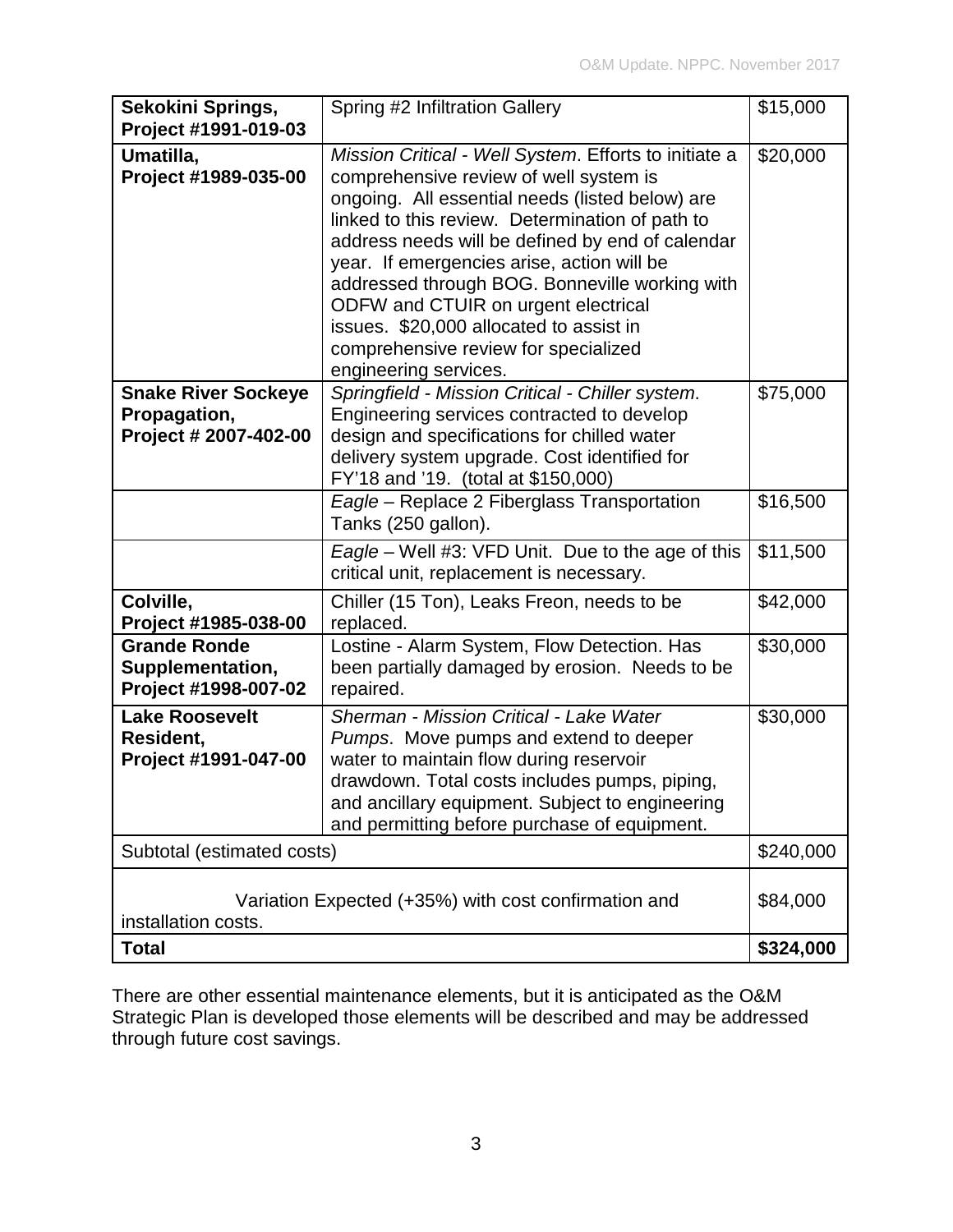### *Program Screens*

These needs were defined as part of the asset management framework associated with the development of the long-term O&M Strategic Plan. Council and Bonneville staff have been working with the Program's fish screen managers and project sponsors over the past 3 years to identify priority needs. These fish screen needs have been identified and developed in a similar fashion as the hatchery mission-critical elements were last year.

To identify the non-recurring needs of the Program's fish screens the O&M Subcommittee requested information and estimate of replacement costs from the fish managers in late June 2017. Priority needs were identified by 5 of the Program's 14 managers/sponsors. To initiate actions for these fish screen needs, the O&M Subcommittee requested the use of \$150,000 from cost savings funds identified by the cost savings workgroup in FY 2018. Before any fish screen repair or replacement actions can occur, confirmation of total costs, permitting and environmental compliance and review by Bonneville engineers will need to occur – basically ensuring that they are shovel ready for FY 2018. After confirmation occurs, a schedule and updated cost estimates for implementing repairs or replacement of the five fish screens identified in the table below will be brought back to the cost savings workgroup, the fish and wildlife committee and if requested, the Council.

There are additional fish screen O&M priorities that need to be addressed in FY 2019 and FY 2020, and clarification of those needs will be documented as the O&M Strategic Plan is developed for possible funding through cost savings.

| Idaho,<br>Project # 1994-015-00                                        | L-03AO. Older 45 degree screen, relocate new<br>screen and bypass. River has moved and screen<br>is not functional.                                                                                                                                                   | \$100,000 |
|------------------------------------------------------------------------|-----------------------------------------------------------------------------------------------------------------------------------------------------------------------------------------------------------------------------------------------------------------------|-----------|
| WDFW,<br>Project #1992-009-00                                          | Snipes and Allen. Replace the screen material<br>with new fish-friendly perforated plate. In<br>addition, structural fabrication needs for the<br>frames (e.g., original high build epoxy coating is<br>experiencing failure) will be completed during<br>renovations | \$100,000 |
| ODFW,<br>Project #1993-066-00                                          | Beech Cr. NO. 7. Update Walkways (2); Needs<br>Guards for paddlewheel/Driveline; Gantry<br>replacement; modify bypass trash rack; Sand<br>Blast and paint components or replacement;<br>bearing replacements; seals.                                                  | \$40,000  |
| MFWP,<br>Project #1995-004-00                                          | Grave Creek. Replace screen, bypass and<br>headgate severely damaged by tree fall in<br>2016. Currently the screen is non-functional.                                                                                                                                 | \$60,000  |
| <b>Westland Irrigation</b><br><b>District, Project</b><br>#1983-436-00 | <b>West Extension Irrigation District (WEID)</b><br>diversion. Refurbish 4 (9' diameter x 12'                                                                                                                                                                         | \$281,316 |